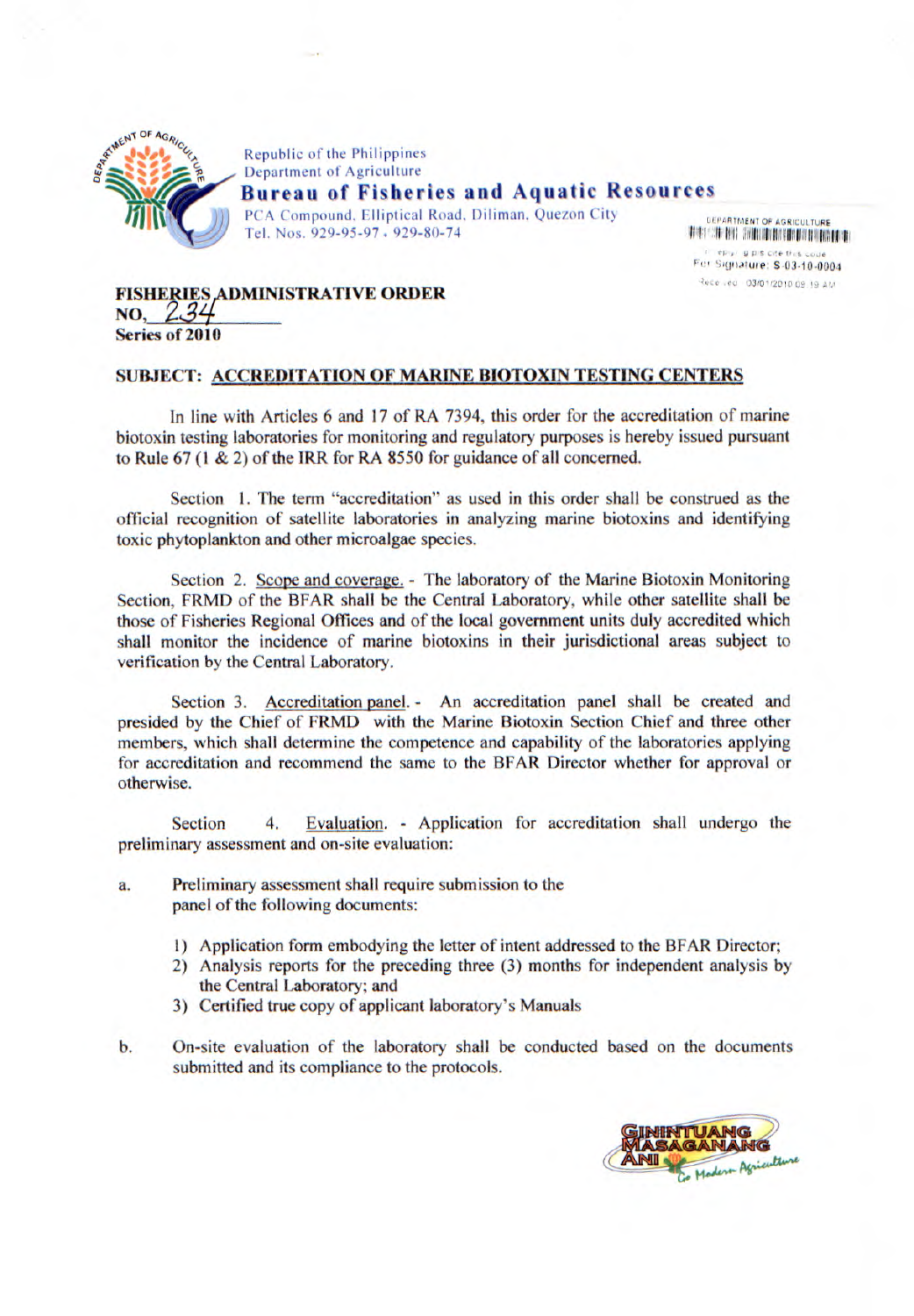Section *5.* Levels of accreditation. - Depending on the capability of the **applicant laboratory, accreditation shall be on the following levels:** 

**a. Level I - Capable of microscopic analysis** of PSP causative organisms

Requirement: Ability to identify and quantify the following organisms;

Paralytic Shellfish Poison *Pyrodinium bahamense variety compressum Alexandrium tamiyavanichii Alexandrium minutum Gymnodinium catenatum*  Diarrhetic Shellfish Poison *Dinophysis caudata Dinophysis fortii Dinophysis miles Dinophysis rotundata Prorocentrum concavum Prorocentrum lima*  Amnesic Shellfish Poison *Pseudonitzchia spp. Nitzschia spp.*  Ciguatera Fish Poison *Gambierdiscus toxicus*  Microalgae associated with Fsh Kills *Chatonella marina Cochiodinium polydrikoides*  Gonyaulax polygramma *Gymnodinium sanguineum Gyrodinium galatheanum Heterosigma akashiwo Noctiluca scintilans Prorocentrum micans Prorocentrum minimum* 

- Level II Full level accreditation is for the capability to analyze PSP. TTX and CFP but shall be further categorized depending on present capacity of the laboratory
- Level II-A Capable of PSP and TTX analysis by mouse assay

Requirements:

- Level I accreditation
- Test kits readily in the laboratory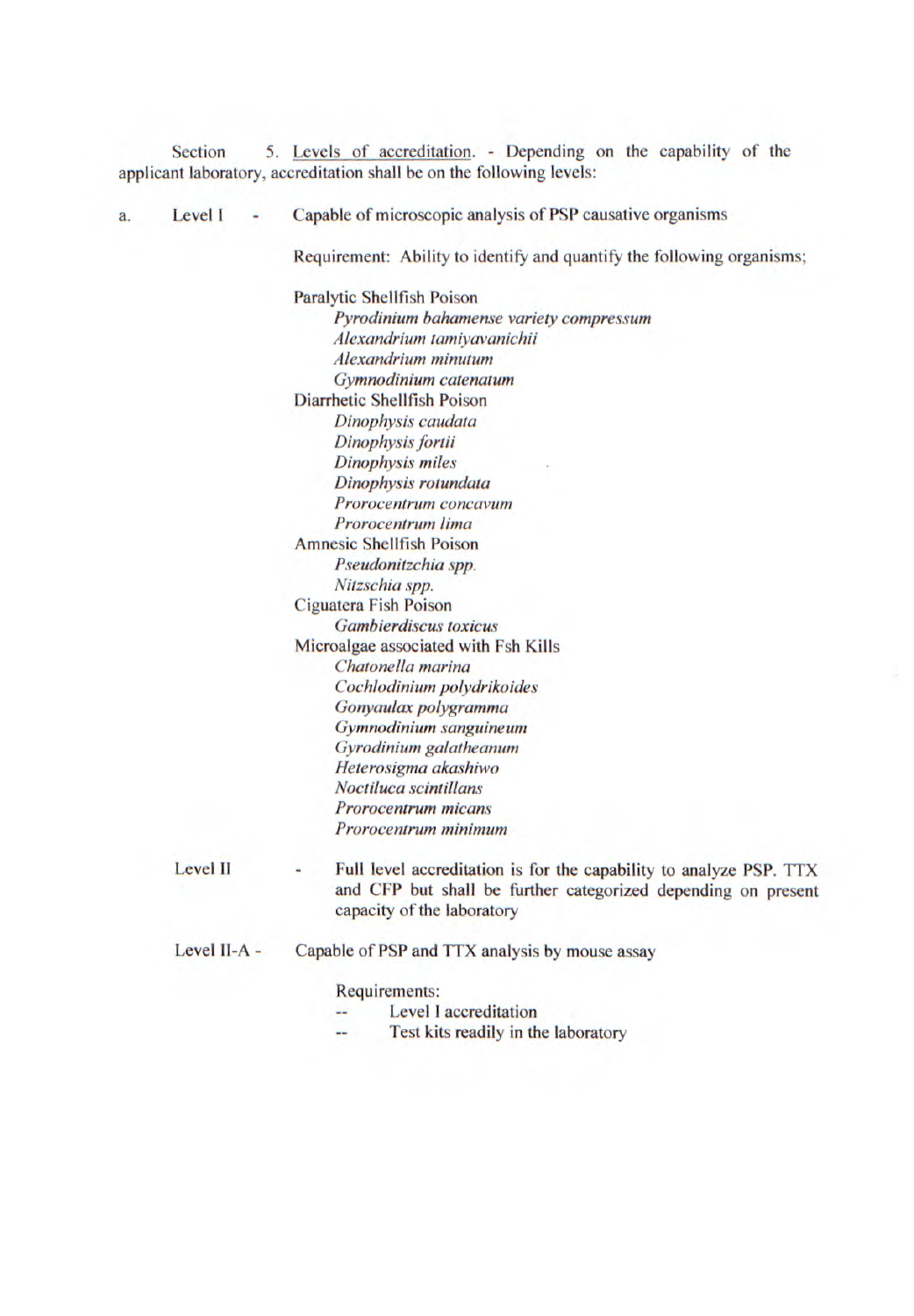| Levell III - | Full level accreditation is for the capability to analyze DSP and ASP<br>(domoic acid) but shall be further categorized depending on<br>present capacity of the laboratory |
|--------------|----------------------------------------------------------------------------------------------------------------------------------------------------------------------------|
| Level III-A  | Capable of ASP analysis commercially available assay methods                                                                                                               |
|              | <b>Requirements:</b><br>-- Levels I and II accreditation<br>-- Availability of required test kit/materials if employing assay                                              |
|              | method other than bioassay                                                                                                                                                 |
| Level III-B  | Capable of DSP analysis by mouse assay or commercially<br>available assay methods                                                                                          |
|              | Requirements:<br>-- Levels I and II accreditation                                                                                                                          |
|              | -- Availability of required test kit/materials if employing assay<br>method other than bioassay                                                                            |
| Level IV     | Capable of analyzing PSP, ASP, DSP, TTX & CFP                                                                                                                              |
|              | <b>Requirements:</b>                                                                                                                                                       |
|              | -- Levels I and II accreditation<br>-- Capable of ASP analysis by High Performance Liquid                                                                                  |
|              | Chromatography<br>-- Availability of required test kit/materials if employing assay<br>method other than bioassay                                                          |

Laboratories may apply for accreditation upgrading upon meeting the requirements.

Section 6. Benefits of accredited marine biotoxin testing laboratories

a. The analysis result of an accredited biotoxin laboratory shall be recognized and accepted at the national level which shall be the basis for issuance of appropriate shellfish bulletins and advisories.

b. The personnel of accredited marine biotoxin testing laboratories shall have access to advanced training by BFAR.

C. Laboratories applying for accreditation shall be provided with the initial set of breeders, a supply of test mice and the saxitoxin standard needed for the required mouse calibration.

d. Laboratories applying for accreditation shall be provided with the basic reagents needed for their analysis.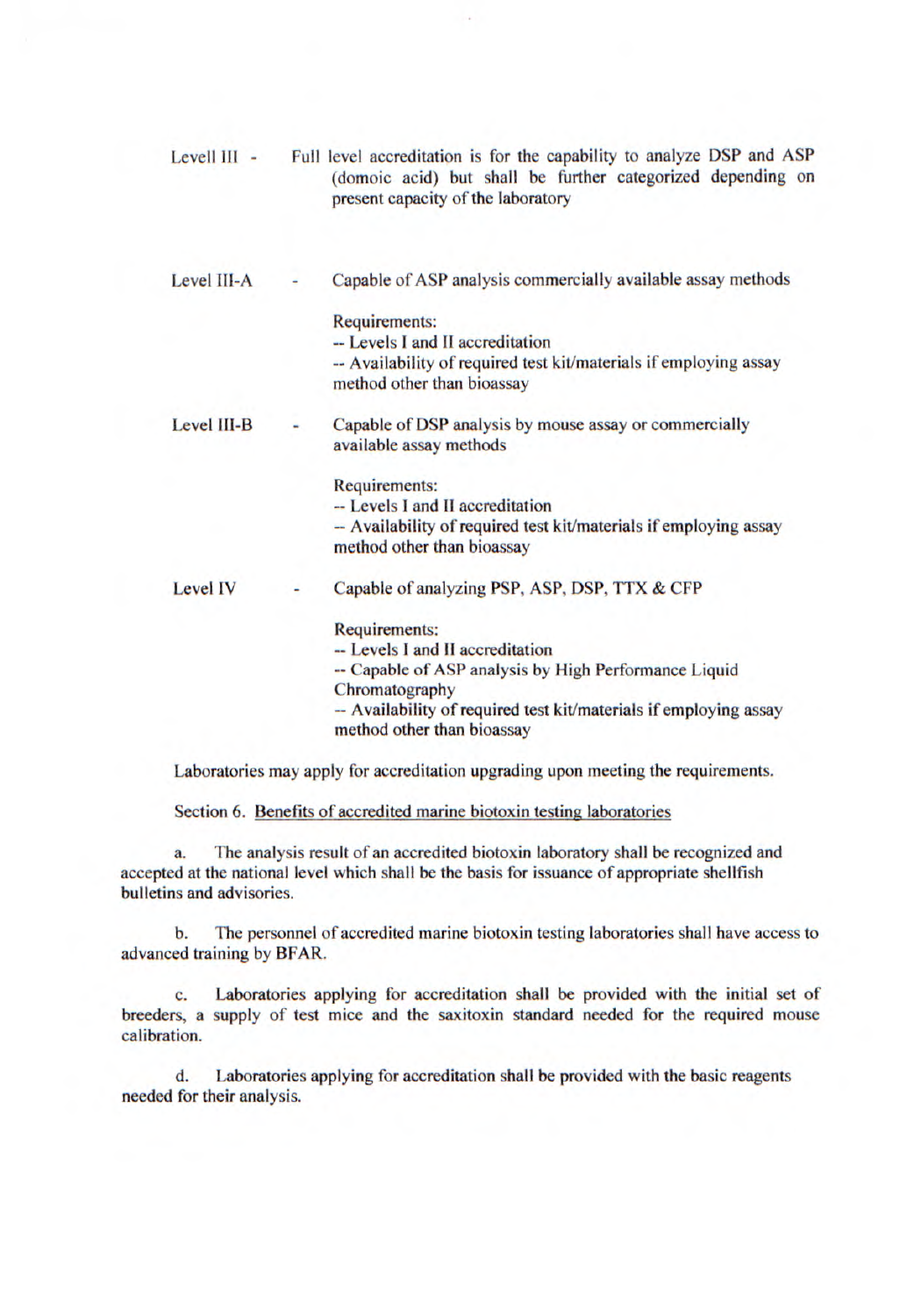e. An accredited marine biotoxin testing center in any given locality will increase the confidence of the local community with regards to its food safety.

Section 7. Duties and responsibilities of an accredited marine biotoxin testing center.

- a. To conform with established monitoring protocols. Conformance shall be checked through the following documents to be furnished by BFAR:
	- 1) Weekly analysis results if the area within the jurisdiction of the subject center has been placed under shellfish advisory.
	- 2) Monthly analysis results if the area under the jurisdiction of the center is free from toxic red tide.
- b. Calibration of mice within the specified time period.
- C. Shall be subject to periodic audit by accreditation panel.

Section 8. Terms of accreditation. -

- a. First time accreditation shall have a validity of two (2) years only from date of issuance to the end of the second calendar year.
- b. Extended validity of **accreditation may be granted with consistent** conformity to established protocols.
- C. Upon expiry of accreditation, renewal shall follow the same procedure in Section 4 hereof.
- d. Mouse calibration is waived for the first accreditation but shall be mandatory to be performed within the first year. Failure on this aspect shall automatically result to nonrenewal of accreditation.
- e. Accreditation shall be subject to revocation for non-compliance with the terms thereof.
- f. Guidelines for monitoring processes and analytical methods shall be provided the accredited laboratories.
- g. Periodic review of guidelines and analytical methods shall be regularly conducted by the Central Laboratory.